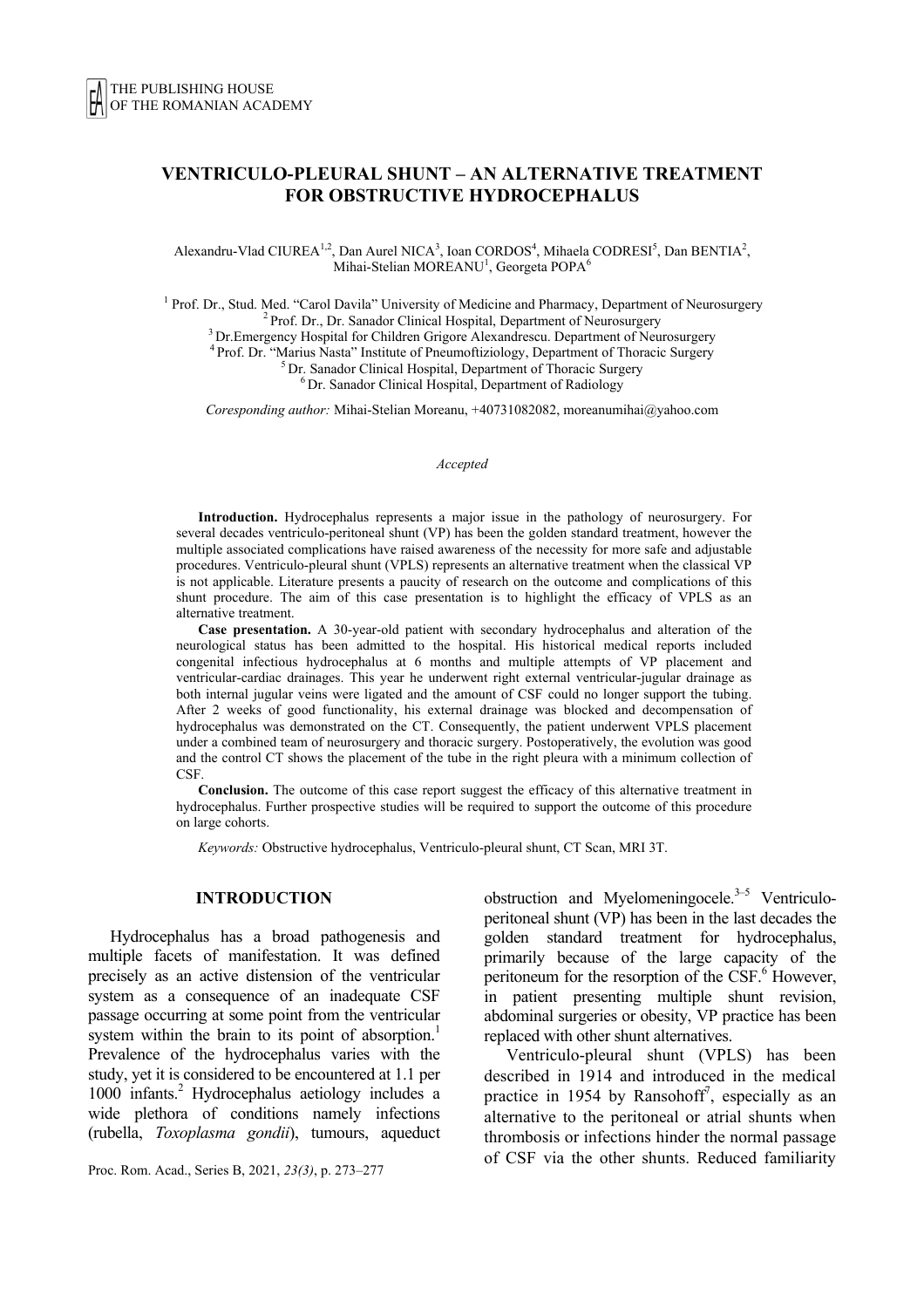associated with pleural and cardiac complications such as effusion, tachycardia or cardiac tamponade with heart failure made this technique to be used as the ultimate treatment of hydrocephalus. $8,9$  In this article we present the safety and efficacy of VPLS reported in a patient who have undergone multiple shunt revisions.



Figure 1. CT 3D: External ventriculo-jugular shunt with low-pressure valve.

## **CASE PRESENTATION**

A-30-year old male patient with secondary hydrocephalus has been admitted to the hospital for neurological status alteration including dizziness, headaches, gait dysfunction and GCS 15. His past medical reports included congenital post-infectious hydrocephalus diagnosed at 6 months followed by multiple VP placement and revisions, ventricularcardiac drainage and both internal jugular veins ligatured in the past few years.

After admission, paraclinical investigations were performed and MRI 3T at the cranial level demonstrated obstructive hydrocephalus with two non-functional VP, aqueduct stenosis and periventricular demyelination. Abdominal CT Scan showed a voluminous fluid collection at the median and para-median mesentery and the distal catheter within the cavity. Consequently, the first approach was the revision of the shunt and change of the Miethke valve with a Delta low-pressure valve. However, the tubular system didn't function so the entire VP was removed and a right ventriculo-jugular drainage system was used taking in consideration that the internal jugular vein was ligatured – Figure 1.

Intraoperative, shunt placement was verified with C-ARM imaging and the peritoneal cyst was evacuated. Postoperative, patient general state was favourable, afebrile, with improvement of the neurological status confirmed on CT.

At two weeks after surgery, the patient came back to the hospital, presenting a right cervical fluid collection, painless, with no sign of infection. Cerebral CT showed tetraventricular hydrocephalus with small oedema spaces around ventricles – Figure 2 and cervical CT demonstrated right cervical cyst 3,8/2,3 cm – Figure 3.



Figure 2. Cranial CT: Large ventricles demonstrating decompensation of the hydrocephalus with non-functional external ventriculo-jugular shunt.



Figure 3. Preoperative CT: right cervical cyst at the insertion of the external shunt.

External jugular shunt was no more functional. The following surgery involved evacuation of the cervical cyst and implementation of ventriculopleural shunt on the right side – Figure 4.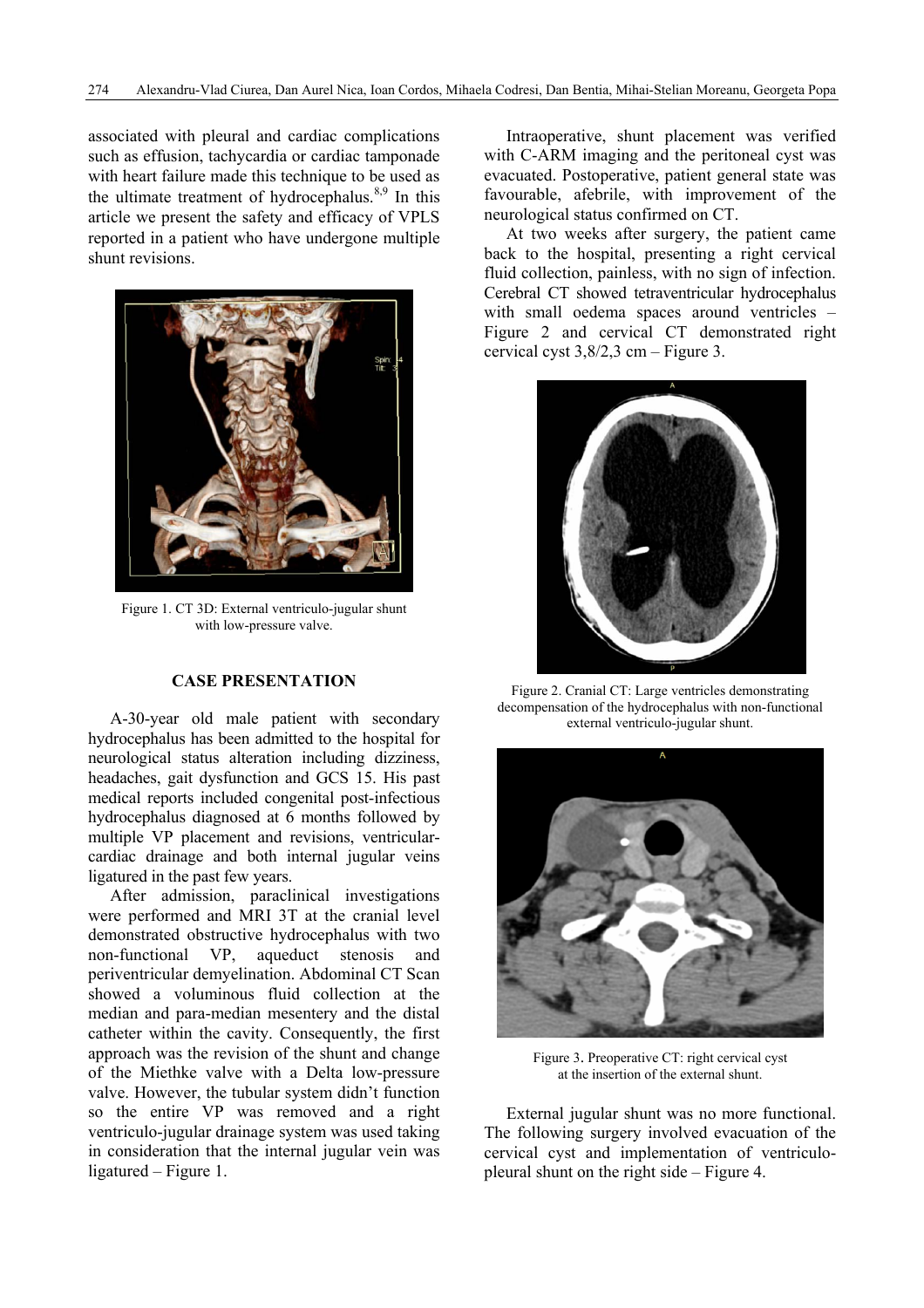

Figure 4. CT 3D: Right ventriculo-pleural shunt with low-pressure valve.

General anaesthesia was induced with the patient in supine position. Incision at the cranial level was similar to any other shunt placement. Specific to the VPLS was the skin incision at the  $5<sup>th</sup>$  intercostal space at the anterior axillary line with careful stratum-by-stratum dissection of the subcutaneous and muscular layers in order to avoid any injury of the neurovascular tracts.

Parietal pleura was visible and respiratory pulmonary movement were distinguished. With a tunneler the distal catheter was moved under the skin from the cranial level and placed in the pleural cavity and secured in order to avoid any migration. On the postoperative CT, it was demonstrated little right pleural effusion due to CSF accumulation – Figure 5. At 8 weeks postoperative, patient presents neurological status improved and normal gait recovered.



Figure 5. Postoperative thoracic CT: right pleural effusion with shunt placement at the intercostal space.

#### **DISCUSSIONS**

Hydrocephalus treatment is broadly divided in shunt treatment and ventriculocisternostomy (VCS). The most common used shunt is VP. More than 75% of the patients have improved their condition after shunting which made this procedure to be the golden standard treatment for hydrocephalus. [10] Reduction of hydrocephalus could be obtained also with ventriculo-atrial shunt (VA) used when VP is no longer functional. However, complications such as infections, atrial thrombosis, endocarditis are disadvantages which make this type of shunt.<sup>11</sup> Functional failure of  $VP$ could arise from overdrainage, underdrainage or slit ventricles syndrome that could lead to subdural hematoma and abnormal size of the ventricles<sup>12</sup>.

 Ventriculo-pleural shunt represents an alternative procedure to the classical VP. Success rate represented as the functionality of the shunt after 1 year after surgery reported in the literature of the past 20 years varies from 43%–70% and pleural effusion varies from  $0\% - 30\%$  [13, 14] depending on the age of the patient. It seems like infants are prone to develop effusion more often than the adults due to the small pleural capacity of CSF absorption. Also, seniors and infants may develop an inflammatory reaction with an increase in the production of pleural liquid leading to excessive accumulation and reduction in the absorptive capacity $15,16$ .

The most frequent complication of VPSL is overdrainage leading to pleural effusion The negative pressure within the pleura exerts a "siphon effect" on the shunt leading to an excessive accumulation of CSF, which can be mitigated by the use of anti-siphon devices.[17] Valve system is another factor that lead to an accumulation of CSF. In an adjustable shunt system, the opening pressure can be non-invasive transcutaneous adjusted from high pressure to low pressure. Patient with this programmable shunt system reported less postoperative complications which necessitate shunt revision, less morbidity associated with secondary operations and were supposed to pay less for their care services. $18$ Subsequently, pleural effusion is one complication related to shunt malfunction, yet some studies consider it not to be the primary factor leading to the high revisions rate of VPLS.<sup>19,20</sup> We consider that asymptomatic pleural effusion can be treated conservatively, however large pleural effusion is an indication for shunt revisions or replacement. $21$ Other complications include migration of VPLS between the ribs and the pleura or transdiaphragmatic that could happen once the patient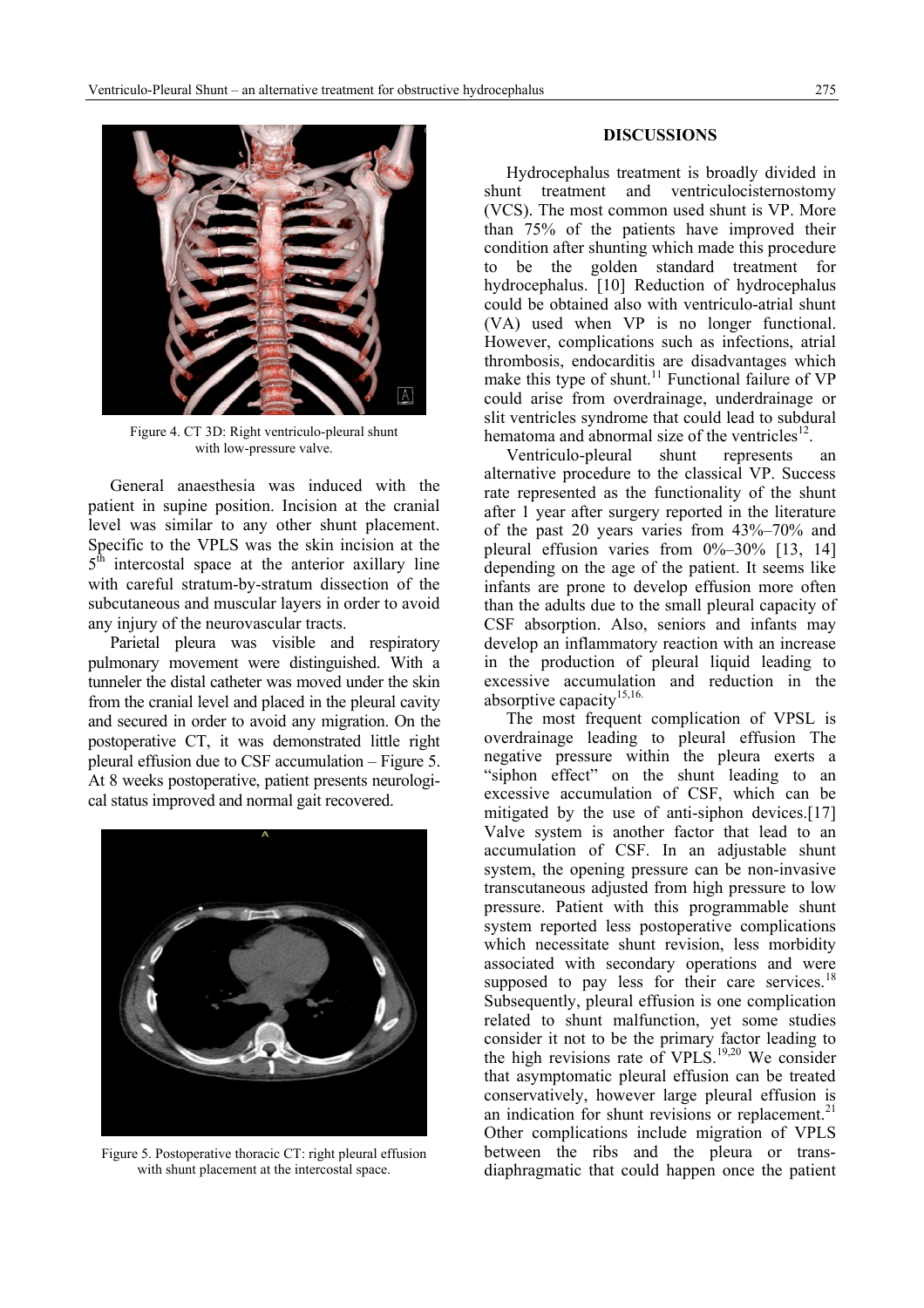started to grow. Coiling of the catheter could happen if it is too  $\log^{22}$ .

 An alternative to the shunt placement is VCS which represent an endoscopic fenestration of the third floor ventricle and subarachnoid space. Fenestration can be sharp or blunt with semi-sharp device or with the endoscope itself, with a balloon assisted catheter, by coagulation with monopolar or by laser incision penetration<sup>23.</sup> Indication of this procedure is first of all non-communicating  $h$ vdrocephalus<sup>1.</sup> Absolute contraindications include communicating hydrocephalus when CSF flows unimpeded as the obstruction is positioned down to the ventricle system and the impossibility to manipulate the endoscope into the ventricles which is usually encountered after chronic shunting when ventricles are reduced in volume<sup>24</sup>. VCS has been associated with lower complications, varying from 4.1–9.3%, comparing to the VP –  $23-48%$  – which has been associated with ventriculitis, shunt abscess, obstruction or migration of the catheter $^{25-30}$ . Successful rate varies from study-tostudy representing the functionality of the stoma up to several months, even years, usually being around 60–80% and is dependent on age and aetiology<sup>31,32</sup>. Lower success rate have usually been reported in case of infection or haemorrhage  $(10\%)$  comparing to aqueduct stenosis  $(100\%)^{33}$ .

#### **CONCLUSIONS**

Ventriculo-pleural shunting represents a safe and efficient procedure in the treatment of hydrocephalus. We reported the case of a patient with multiple intervention for CSF drainage, whose eventually therapy was VPLS. In literature, reduced surgical experience and associated pleural complications made this shunt to be considered as an alternative therapy to the classical VP. Adjustable valve system leads to reduced overdrainage of CSF and less postoperative complications. Other surgical treatment represented by ETV are reliable therapies in hydrocephalus, but indication must be respected. All in all, VPLS surgery should be performed in a multidisciplinary team formed by neurosurgeons and thoracic surgeons.

### **ACKNOWLEDGEMENTS/DISCLAIMER**

Authors declare that there is no conflict of interests.

#### **ABBREVIATIONS**

- CSF Cerebrospinal fluid
- VP Ventriculo-peritoneal shunt
- VPLS Ventriculo-pleural shunt
- VCS Ventriculocisternostomy
- VA Ventriculo-atrial shunt
- CT Computer Tomography
- MRI Magnetic Resolution Imaging

## **REFERENCES**

- 1. Rekate HL. *The definition and classification of hydrocephalus: a personal recommendation to stimulate debate.* Cerebrospinal Fluid Res. 2008; **5**(1):1-7.
- 2. Tully HM, Dobyns WB. *Infantile hydrocephalus: a review of epidemiology, classification and causes.* Eur J Med Genet. 2014; **57**(8): 359-68.
- 3. Tully HM, Ishak GE, Rue TC, Dempsey JC, Browd SR, Millen KJ, Doherty D, Dobyns WB. *Two Hundred Thirty-Six Children With Developmental Hydrocephalus: Causes and Clinical Consequences.* J Child Neurol. 2016; **31**(3): 309-20.
- 4. Hutson SL, Wheeler KM, McLone D, Frim D, Penn R, Swisher CN, Heydemann PT, Boyer KM, Noble AG, Rabiah P, Withers S *et al.*. *Patterns of Hydrocephalus Caused by Congenital Toxoplasma gondii Infection Associate With Parasite Genetics.* Clin Infect Dis. 2015; **61**(12): 1831-4.
- 5. Mawson AR, Croft AM. *Rubella Virus Infection, the Congenital Rubella Syndrome, and the Link to Autism.* Int J Environ Res Public Health. 2019; **16**(19): 3543.
- 6. Agarwal N, Shukla RM, Agarwal D, *et al.*. *Pediatric Ventriculoperitoneal Shunts and their Complications: An Analysis*. J Indian Assoc Pediatr Surg. 2017; 22(3):155- 157.
- 7. Ransohoff J. *Ventriculo-pleural anastomosis in treatment of midline obstructional neoplasms.* J Neurosurg. 1954; **11**(3): 295-298.
- 8. Grunberg J, Rébori A, Verocay MC, Ramela V, Alberti R, Cordoba A. *Hydrothorax due to ventriculopleural shunting in a child with spina bifida on chronic dialysis: third ventriculostomy as an alternative of cerebrospinal diversion.* Int Urol Nephrol. 2005; **37**(3): 571-574.
- 9. Zaman M, Akram H, Haliasos N, Bavetta S. *Cardiac tamponade and heart failure secondary to ventriculopleural shunt malfunction: a rare presentation*. BMJ Case Reports. 2011; 1:1-3.
- 10. Giordan E, Palandri G, Lanzino G, Murad MH, Elder BD. *Outcomes and complications of different surgical treatments for idiopathic normal pressure hydrocephalus: a systematic review and meta-analysis.* J Neurosurg; 2018: 1-13.
- 11. Yavuz C, Demırtas S, Calıskan A, Kamasak K, Karahan O, Guclu O, Yazıcı S, Mavıtas B. *Reasons, procedures, and outcomes in ventriculoatrial shunts: A single-center experience.* Surg Neurol Int. 2013; **4**: 10.
- 12. Ferras M, McCauley N, Stead T, Ganti L, Desai B. *Ventriculoperitoneal Shunts in the Emergency Department: A Review.* Cureus. 2020; 12(2):e6857.